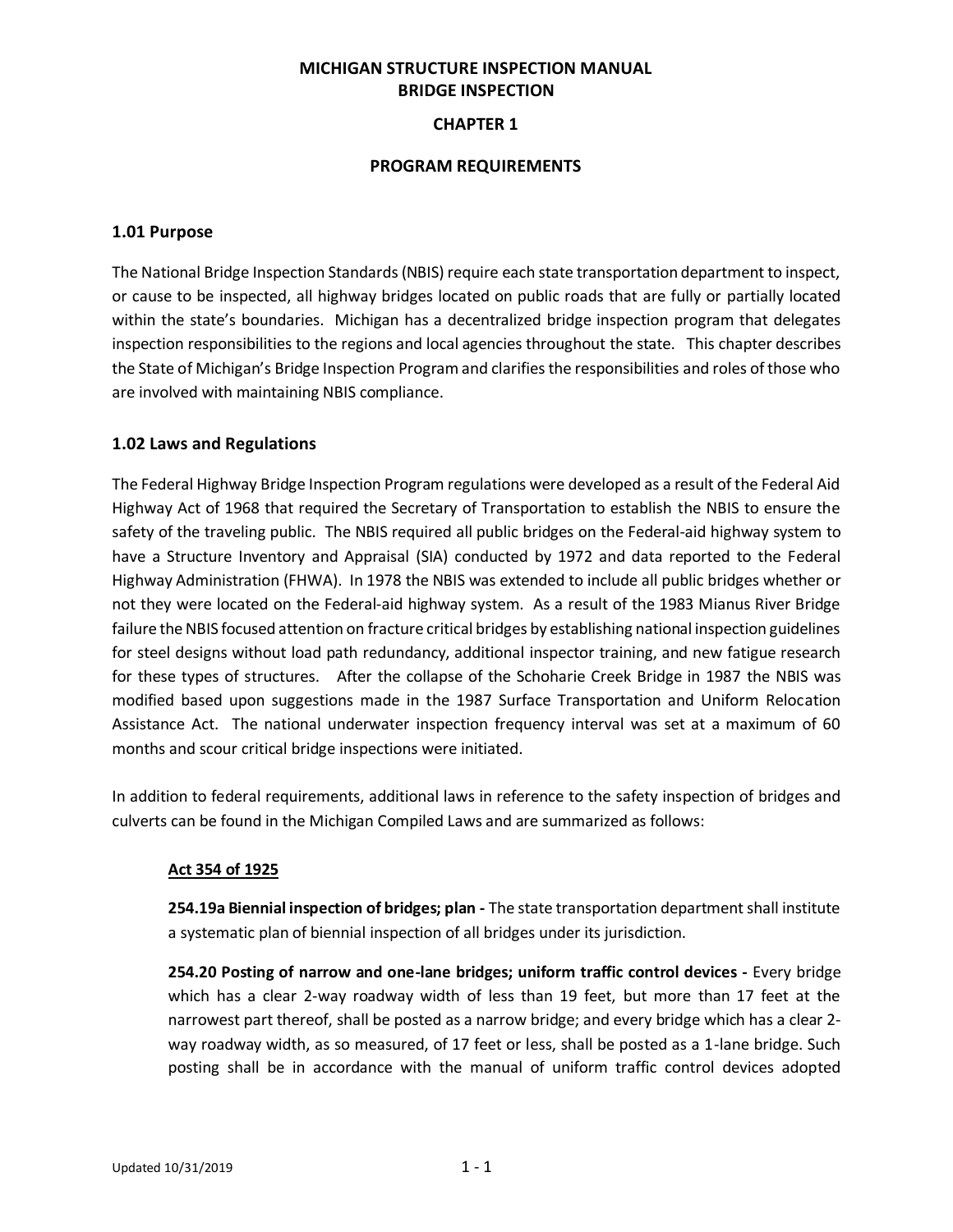pursuant to section 608 of Act No. 300 of the Public Acts of 1949, being section 257.608 of the Compiled Laws of 1948.

**254.30 Bridge and culvert; synonymous -** the words "bridge" and "culvert" as used in this act shall be considered as synonymous terms.

## **Act 300 of 1949**

**257.631 Public [bridge,](http://www.legislature.mi.gov/(S(gigcgc550spiopmruaswsrrx))/mileg.aspx?page=getobject&objectname=mcl-257-631&query=on&highlight=Bridge#2) causeway, or viaduct; maximum speed, load, or gross weight; violation as civil infraction; assessment of civil fine; exceptions; determination of civil fine; determination of gross weight; investigation; signs; evidence –** (5) The department of transportation, county road commission, or other authority having jurisdiction of a public [bridge,](http://www.legislature.mi.gov/(S(gigcgc550spiopmruaswsrrx))/mileg.aspx?page=getobject&objectname=mcl-257-631&query=on&highlight=Bridge#7) causeway, or viaduct may conduct an investigation of that [bridge,](http://www.legislature.mi.gov/(S(gigcgc550spiopmruaswsrrx))/mileg.aspx?page=getobject&objectname=mcl-257-631&query=on&highlight=Bridge#8) causeway, or viaduct. If it is found after investigation that the structure cannot with safety to itself withstand vehicles traveling at the speed or carrying a load otherwise permissible under this chapter, the department, commission, or other authority shall determine and declare the maximum speed of vehicles or load which the structure can withstand, and shall cause or permit suitable signs stating that maximum speed and load limitations to be erected and maintained not more than 50 feet from each end of the structure, and also at a suitable distance from each end of the [bridge](http://www.legislature.mi.gov/(S(gigcgc550spiopmruaswsrrx))/mileg.aspx?page=getobject&objectname=mcl-257-631&query=on&highlight=Bridge#9) to enable vehicles to take a different route.

## **1.03 Federal Highway Administration Oversight**

For more than 30 years, the FHWA has annually assessed each state's bridge inspection program to evaluate compliance with the NBIS as defined in 23 CFR 650 Subpart C. In 2009, the Office of Inspector General (OIG) issued an audit report in regards to the National Bridge Inspection Program (NBIP): Assessment of FHWA's Implementation of Data-Driven, Risk-Based Oversight that summarized their review of the FHWA oversight of the NBIP. One of the five OIG recommendations from this audit was for FHWA to develop and implement minimum requirements for data-driven, risk-based bridge oversight during the division engineer's annual NBIS compliance review. In response to the OIG recommendations and congressional direction, FHWA developed a new systematic, data-driven, risk-based oversight process for monitoring state compliance with the NBIS.

The FHWA developed and implemented the current review process to evaluate a state's bridge inspection program for compliance with the NBIS in 2011 as currently required by 23 U.S.C. 144(h)(4)(A). Each FHWA division office annually assesses the state's compliance with 23 individual metrics which are directly aligned with the existing NBIS regulation. The metrics, or measures, are designed to assess the quality and performance of each state's bridge inspection program and collectively, the national program that has been established to assure highway bridges are safe.

The risk-based assessment process followed during this annual assessment utilizes objective data, employs statistical sampling of data and inspection records, and includes defined criteria for compliance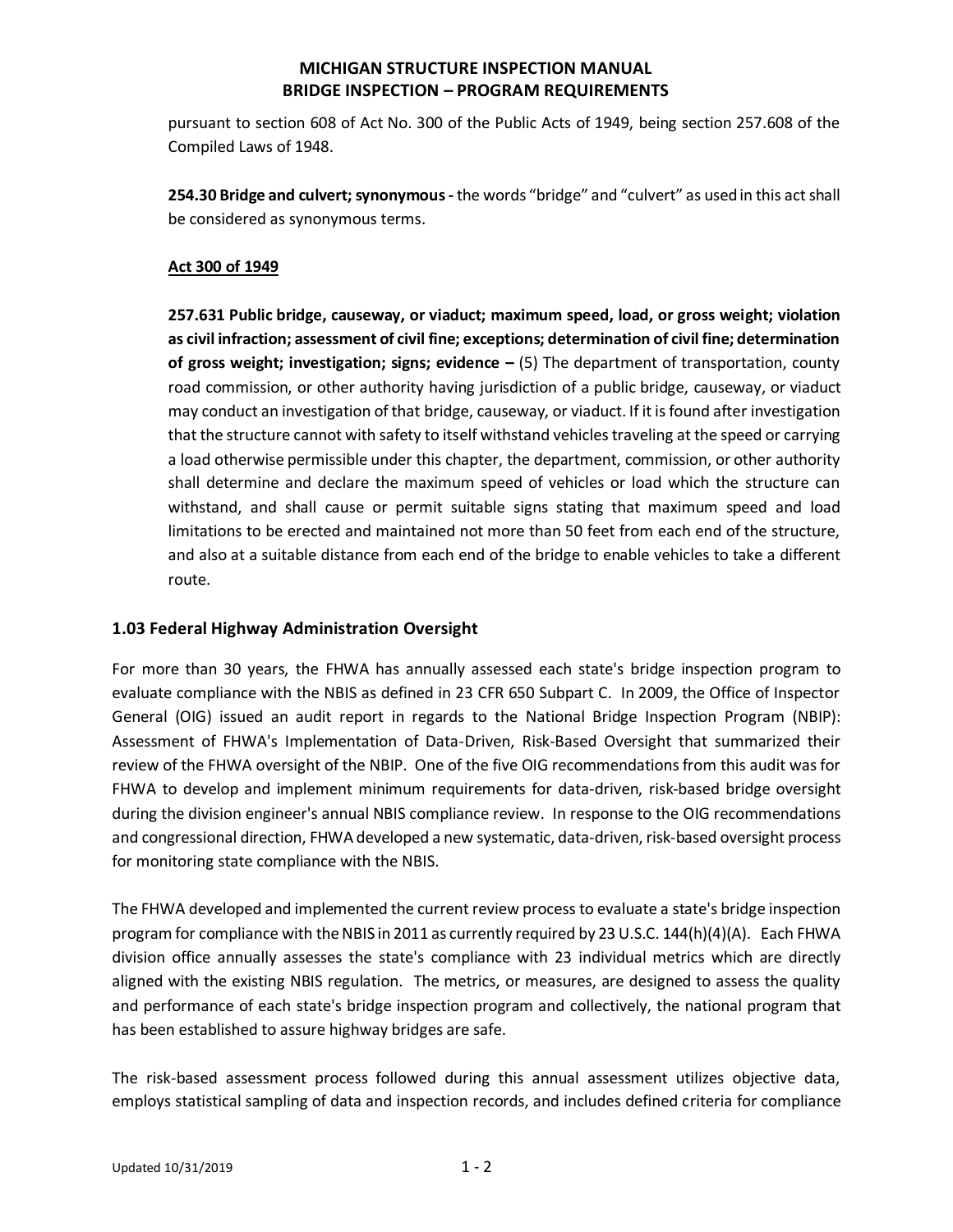for each metric. States are notified by FHWA of any findings of noncompliance no later than December 31. In accordance with the requirements of 23 U.S.C. 144 as established by MAP-21, within 45 days of the FHWA notification of noncompliance, the state will correct the issue of noncompliance or submit a Plan of Corrective Action (PCA) to FHWA. The PCA will outline how noncompliant findings will be addressed. The FHWA will have 45 days for review, comment, and if appropriate accept the PCA. Final compliance determinations by FHWA are to be made no later than March 31. This annual process allows the FHWA to assess NBIS compliance by each state's bridge inspection program and implement any required penalties in a nationally consistent manner.

The description and criteria for evaluating the inspection program are described in FHWA's NBIS Oversight Program[, Metrics for the Oversight of the National Bridge Inspection Program.](http://www.fhwa.dot.gov/bridge/nbip/metrics.pdf) Each of the 23 metrics are annually assessed and assigned one of four compliance levels:

Compliant: Adhering to the NBIS regulation.

Substantially Compliant: Adhering to the NBIS regulation with minor deficiencies. These deficiencies do not adversely affect the overall effectiveness of the program and are isolated in nature. Documented deficiencies are provided to the state with the expectation that they will be corrected within 12 months or less, unless the deficiencies are related to issues that would most efficiently be corrected during the next inspection. A written response to the FHWA describing the expected corrective action is required.

Noncompliant: Not adhering to the NBIS regulation. Identified deficiencies may adversely affect the overall effectiveness of the program. Failure to adhere to an approved PCA is also considered noncompliance.

Conditionally Compliant: Taking corrective action in conformance with an FHWA approved PCA to achieve compliance with the NBIS. Deficiencies, if not corrected, may adversely affect the overall effectiveness of the program.

## **1.04 Organization and Responsibilities**

The NBIS defines that the state's transportation department is responsible for establishing policies and procedures, completing quality assurance and quality control, and preparing and maintaining the bridge inventory. The transportation department is also responsible for ensuring the completion of bridge inspections, reports, load ratings, and other requirements as established by the NBIS. The provisions of the NBIS allow portions of these requirements to be delegated, however delegation does not relieve the state's transportation department of the overall responsibility. The organization of MDOT's bridge inspection program is shown in Figure 1.04.01.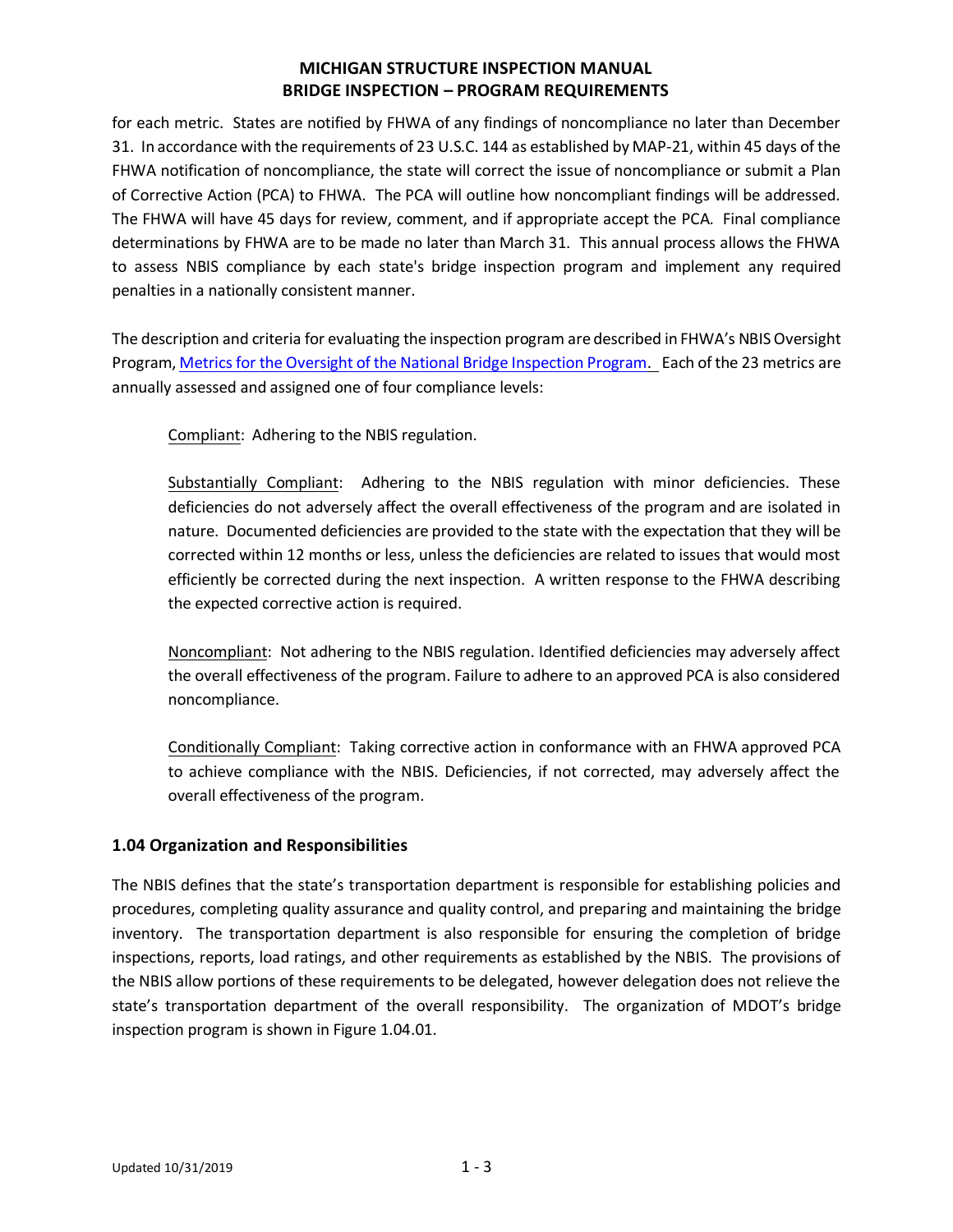### **1.04.01 Bridge Program Manager**

As outlined in the NBIS, the state transportation department's bridge inspection organization must have a Bridge Program Manager with specific qualifications and responsibilities. There are several levels of administration and management for the statewide bridge inspection program. The MDOT Bureau of Bridges and Structures is responsible for maintaining compliance with the NBIS. The responsibilities include the following:

- Development of policies and procedures for bridge inspection, load rating, and management
- Development and analysis of bridge information for statewide planning needs
- Collection and management of all bridge inventory, inspection, and load rating data
- Maintenance and operation of the state's database and web application ( $MIB^{RIDGE}$ E)
- Reporting NBI and element level data to FHWA
- Completing quality assurance reviews for state and local agencies
- Maintenance of a training and certification program for bridge inspection team leaders
- Coordination of a statewide scour assessment program
- Oversight of the load rating and posting of state and local agency maintained structures
- Operation and maintenance of under-bridge inspection equipment
- NBIS compliance for all bridges in the State of Michigan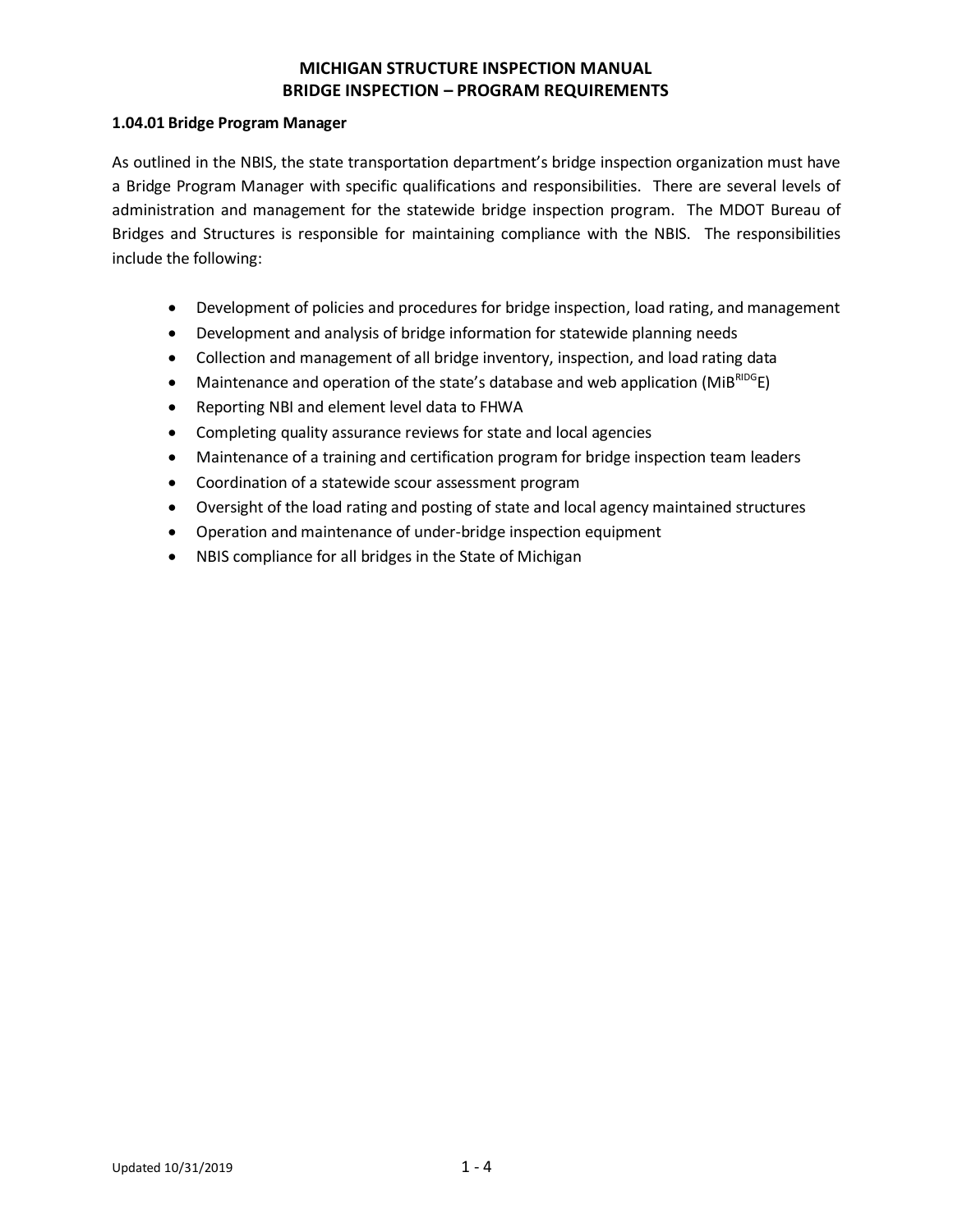

*Figure 1.04.01* MDOT Bridge Inspection Organization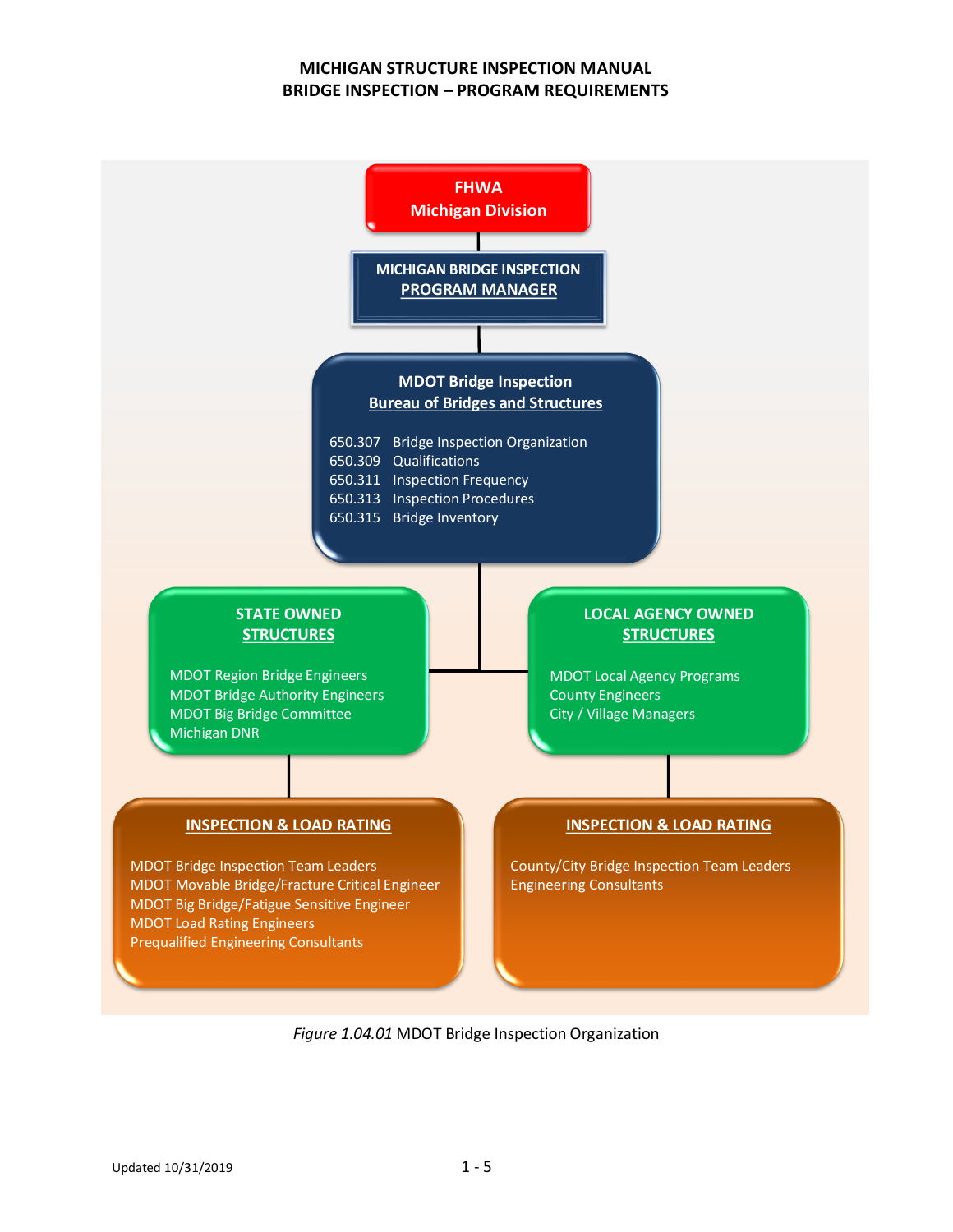### **BUREAU OF BRIDGES AND STRUCTURES**

The Bureau of Bridges and Structures serves as a statewide resource to achieve and maintain alignment on all field related bridge issues, and provides technical guidance for construction, maintenance and safety inspection of bridges and structures. The Bureau of Bridges and Structures also provides aroundthe-clock responses to structure damage and other emergency bridge situations around the state. The specific roles and responsibilities for inspection that are managed by the Bureau of Bridges and Structures are described below:

FHWA NBIS Compliance and Metric Reviews: The Bridge Inspection Program Manager is responsible for working directly with FHWA's Michigan Division Bridge Engineer for reviewing and resolving potential NBIS compliance issues. Although the metric reviews are completed annually, coordination between MDOT and FHWA is a daily activity.

Qualifications of Personnel: The Bridge Inspection Unit is responsible for reviewing and ensuring that the program manager, team leaders, and divers performing tasks relative to the NBIS meet the minimum qualifications. The Bridge Inspection Unit is also responsible for the development and implementation of the minimum amount of recurrent training for team leaders. Team leader reviews for individuals not registered as professional engineers are evaluated thoroughly on a case-by-case basis. Refer to Section 1.05.02 for additional information.

The Bridge Load Rating Unit is responsible for ensuring that all load analyses are completed or reviewed by a professional engineer registered in the State of Michigan. In addition, the Bridge Load Rating Unit is responsible for the coordination and scheduling of Load Rating Workshops and training performed throughout the State of Michigan.

Inspection Timeliness and Frequency Criteria: The Bridge Inspection Unit is responsible for developing methods and policies to ensure timely inspections. In addition, the Bridge Inspection Unit will review compliance criteria of all agencies in accordance with FHWA and MDOT timeliness policies. It is the Bridge Inspection Unit's responsibility to develop, maintain and implement recommended bridge inspection frequencies in accordance with the NBIS and MDOT polices.

Bridge Inspection Procedures: The Bridge Inspection Unit is responsible for providing and maintaining inspection procedures that meet the requirements and intent of the NBIS. The following chapters in this manual provide guidance and clarification of those inspection procedures.

Bridge Inspection Quality Assurance: The Bridge Inspection Unit is responsible for ensuring that quality inspection data is obtained to accurately reflect the conditions discovered during field inspections. Quality Assurance is completed on all agencies responsible for completing bridge inspections in accordance with the NBIS.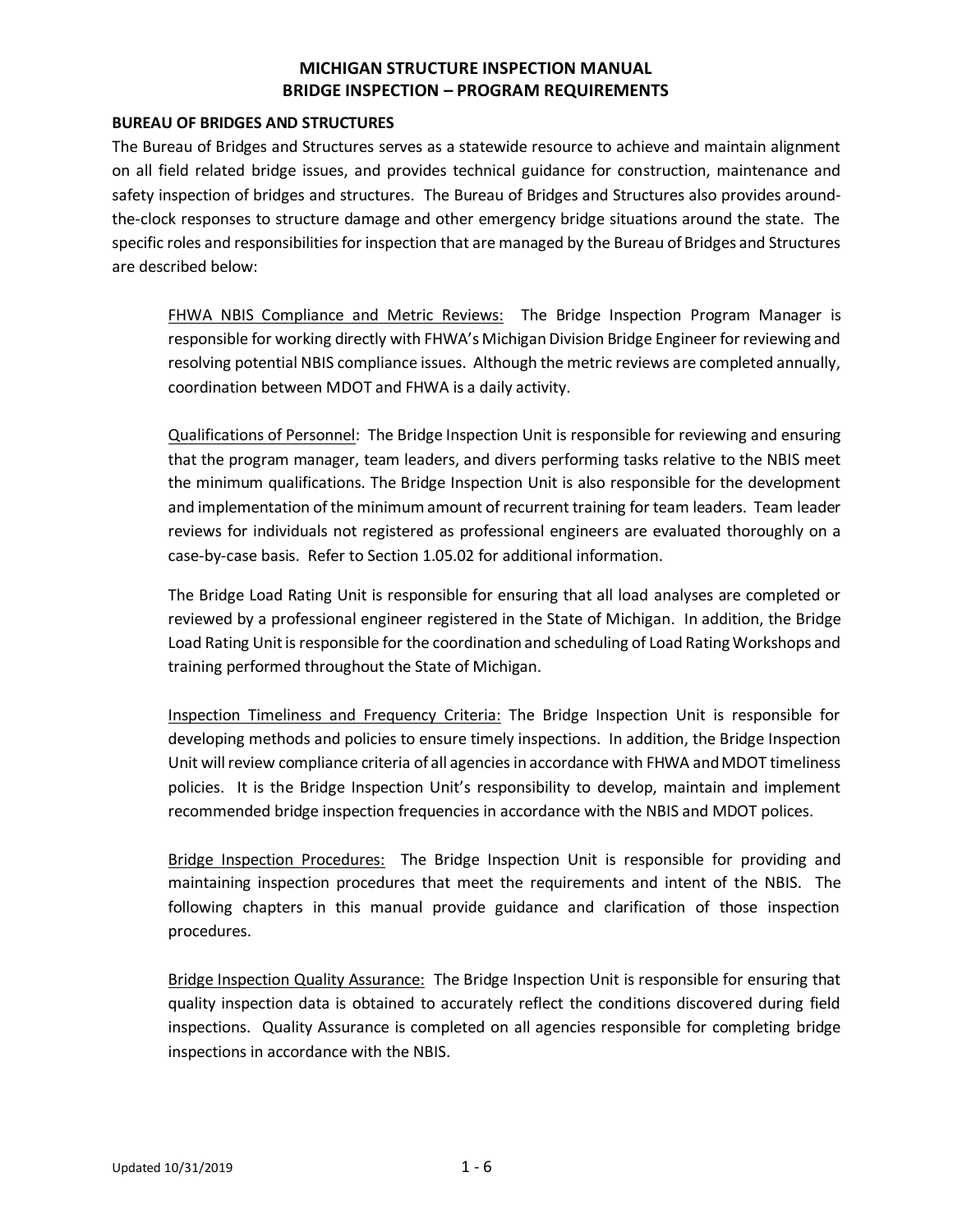Bridge Load Rating: The Bridge Load Rating Unit is responsible for making sure all bridges are load rated to verify safe load carrying capacity in accordance with the NBIS. The unit is also responsible for developing and maintaining load rating guidance for assessing bridges within the State of Michigan for maximum legal loads.

Prepare and Maintain Inventory:The Bridge Management Systems Unit is responsible for maintaining the statewide database and organizing the data so it may be transmitted annually to FHWA Washington Headquarters. Throughout the year the unit also reviews the data for compliance deficiencies or errors and works to resolve them with the appropriate agency or individual. The unit also creates bridge records and reviews plans to ensure the structure inventory coding is accurate.

### **1.04.02 Bridge Owner**

All bridges and structures within the inventory are delegated to a bridge owner for responsibility and management. Subsets of bridge owners for the structures regulated by the NBIS exist in the State of Michigan. Most of the structures fall under the ownership of a state agency or local agency; however, private owners exist. State agency bridge owners include MDOT, the Department of Natural Resources (DNR), the Department of Management & Budget (DTMB), and several public universities. The local agency bridge owners include counties, cities, villages, and townships throughout the state.

The primary role of the bridge owner is to ensure that timely and accurate bridge safety inspections and load rating analyses are completed for all the structures within their jurisdiction. Bridge owners also are responsible for ensuring that quality control activities were conducted on at least 5 percent of the inspections performed annually by each team leader.

**MDOT Statewide Bridge Owners:** Large deck, unique, and movable bridges are owned by the Bureau of Bridges and Structures. Due to the complex nature of the structures, maintenance and management oversight from the central office allows for efficient diagnosis of issues that arise by a team of specialists including the Statewide Bridge Repair Crew.

**MDOT Region Bridge Owners:** All region bridge engineers serve as the bridge owner of structures meeting NBIS length requirements on state-owned routes within their jurisdiction. Every region bridge engineer is a licensed professional with the necessary training to be a team leader.

**Local Agency Bridge Owners:** County, city, village, and township managers serve as the bridge owners within their designated unit of local government. Very few local agency bridge owners are professional engineers or have the required experience to meet team leader status. These bridge owners consult the majority of bridge inspections and load ratingsto consulting firms with qualified staff.

**Bridge Authorities:** Two bridge authorities exist within the State of Michigan for managing two of the most well-known structures in the area. The Mackinac Bridge Authority preserves and maintains the longest suspension bridge in the Western Hemisphere, connecting the two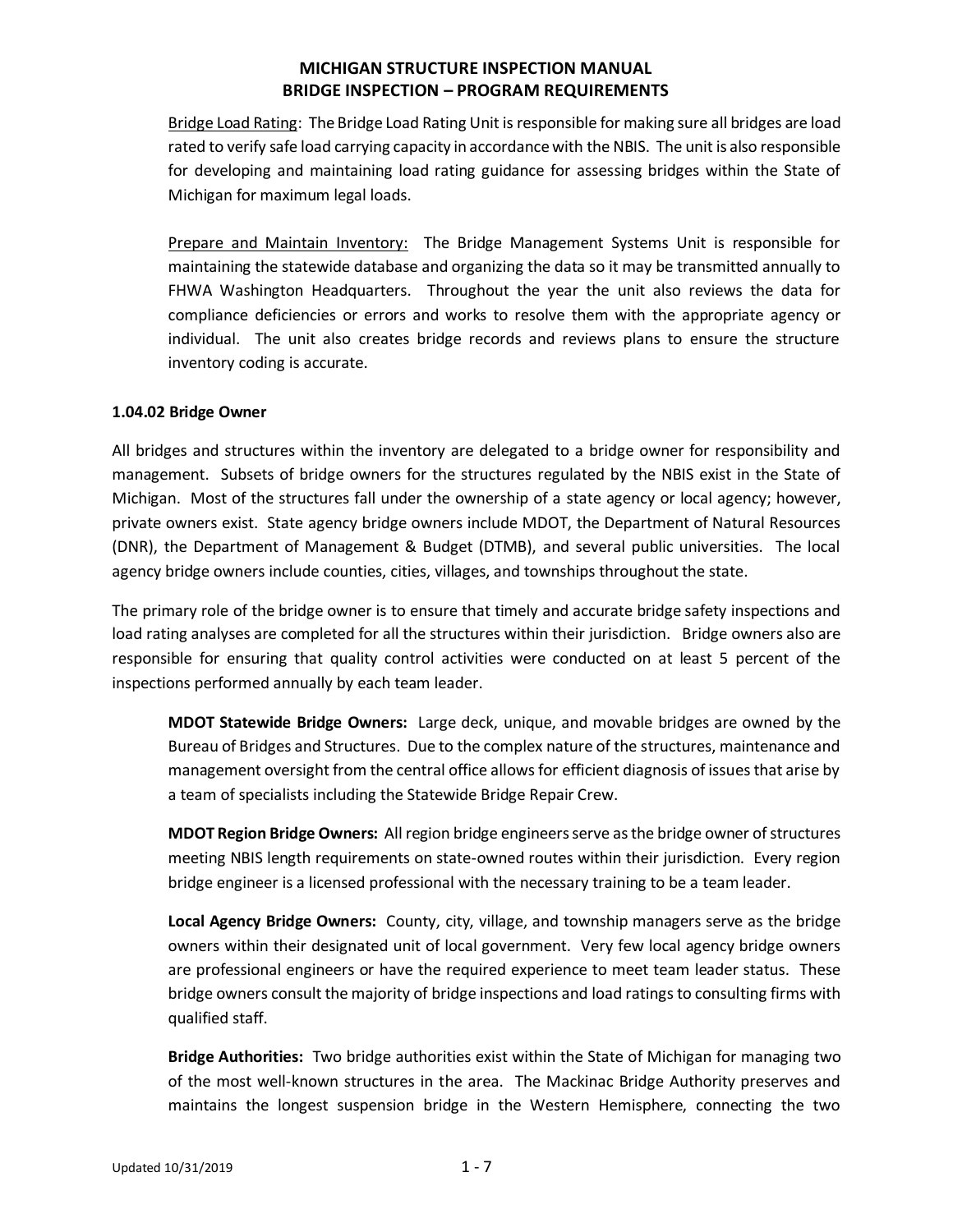peninsulas of the state. The International Bridge Authority joins northern Michigan to Ontario, Canada creating a vital corridor for international trade and tourism within the region.

#### **1.04.03 Team Leader**

The team leader is responsible for leading the structure inspection team and planning, preparing, and performing structure inspections in accordance with the NBIS regulations. The team leader is ultimately responsible for preparing the inspection report and submitting the information to MDOT. The team leader shall be familiar with this manual and preferably have a background in such areas as structural engineering, structure behavior trends, bridge maintenance, and rehabilitation techniques. Safety items can include ensuring each inspection team member complies with safety procedures and proper use of access equipment. A team leader must be at the structure during the entirety of each routine, fracture critical, or underwater NBI inspection.

### **MDOT Statewide Team Leaders**

MDOT team leaders include engineering managers, engineering specialists, transportation engineers, and transportation maintenance workers each meeting team leader requirements. These individuals serve in multiple areas throughout MDOT and are responsible for performing a variety of activities related to the Michigan Bridge Inspection Program. Team leaders who regularly perform field evaluations or provide scoping oversight include the following:

### **Statewide Fracture Critical Inspection Engineer**

The Statewide Fracture Critical Inspector is responsible for performing a hands-on inspection of all bridges containing fracture critical elements within the MDOT inventory. This includes annual inspections for over 62 NBI structures including movable bridges, and additional inspections for non-NBI structures as agency policy permits.

## **Statewide Big Bridge and Fatigue Inspection Engineer**

The Statewide Fatigue Sensitive Inspector is responsible for the inspection of bridges containing AASHTO Fatigue Categories with low levels of fatigue resistance in the MDOT inventory. There are currently 183 load path redundant structures that receive the special inspection approximately every three years. In addition, the Statewide Fatigue Sensitive Inspector performs routine NBI inspections of MDOT owned bridges with more than 100,000 square feet of deck area.

#### **Big Bridge Engineer**

The Big Bridge Engineer is responsible for scoping MDOT's large deck, segmental, tied arch, and cable stayed bridges throughout the state. The Big Bridge Engineer also develops bridge scoping and preservation guidelines and worksheets for use throughout the state.

#### **Statewide Emergency Coordination Engineer**

The Statewide Emergency Coordination Engineer provides field review and repair expertise of damaged structural elements caused by vehicular, vessel, fire, or malfunctioning movable bridge systems. Regularly scheduled duties include the design and scheduling of various repairs that must be installed prior to the next scheduled routine inspection. This repair work is conducted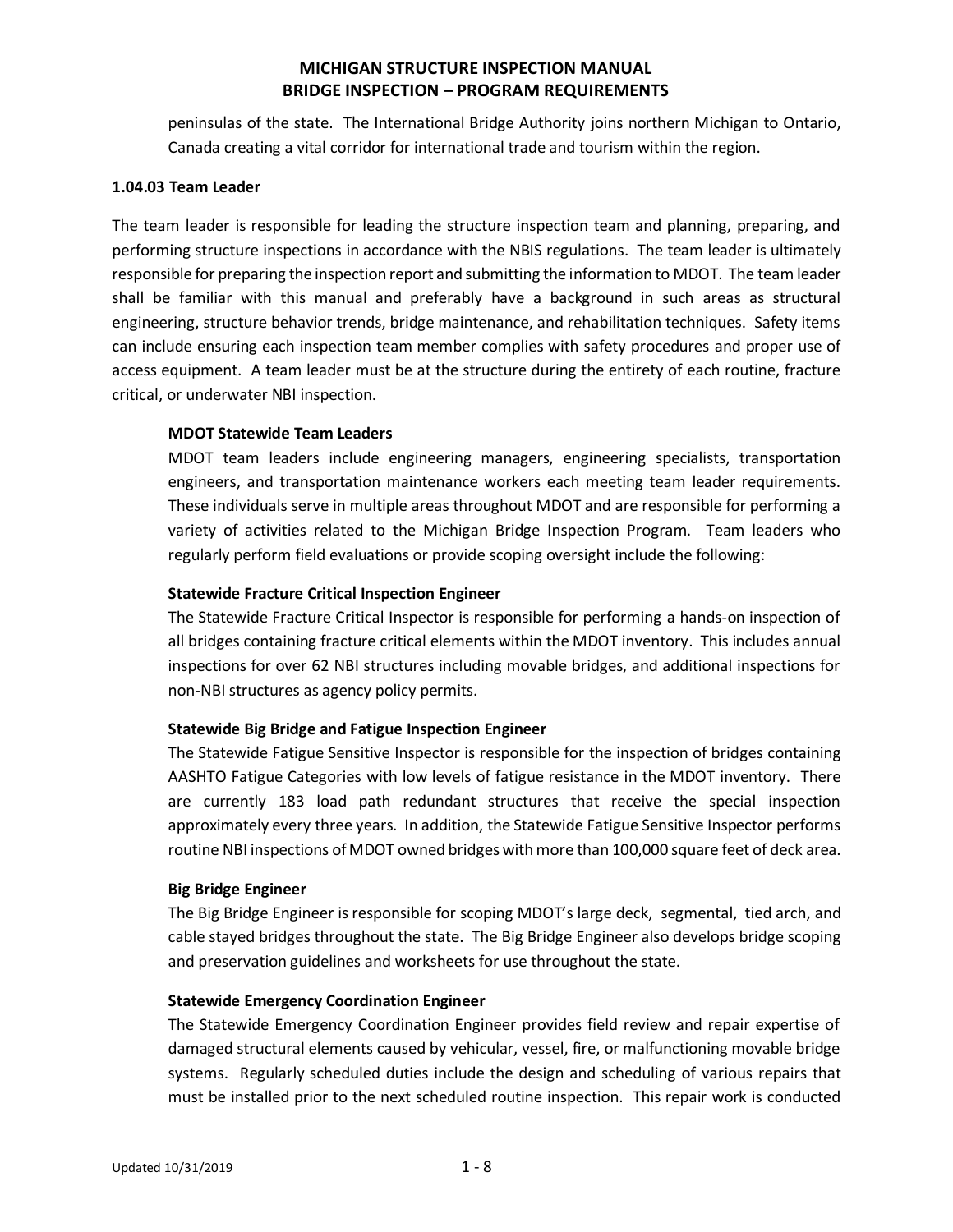by the Statewide Bridge Crew which consists of a talented team of certified welders who are proficient in heat straightening, welded beam end repairs, temporary support installation, movable bridge repair, and many other aspects that benefit the MDOT inventory.

## **MDOT Region Team Leaders**

In addition to the region bridge owner, each region utilizes multiple staff that meet team leader requirements to complete the majority of routine inspections. These individuals are classified as Transportation Engineers or Transportation Maintenance Workers and have a variety of previous experience in the construction, maintenance, and/or design of bridges.

## **Consultant Team Leaders**

Consultant team leaders performing services for local agencies or MDOT are often delegated responsibilities for ensuring compliance with the NBIS. Vendor personnel managing the contracts should review the bridge owner's inventory for data irregularities or compliance deficiencies. If any factors exist that could result in the agency being held in non-compliance the consultant team leader should notify the bridge owner and propose additional services to resolve the issues.

## **1.05 Qualifications**

Minimum qualification requirements are defined in the NBIS Section 650.309 Qualifications. NBIS Section 650.313(g), Quality Control and Quality Assurance requires the state to develop and implement the periodic bridge inspection recurrent training requirements.

Qualification requirements are assessed annually by FHWA for compliance with the NBIS using the criteria specified in the following metrics:

| Metric 2 – Qualifications of Personnel – Program Manager      | NBIS 650.309(a), 650.313(g) |
|---------------------------------------------------------------|-----------------------------|
| Metric $3 -$ Qualifications of Personnel $-$ Team Leader(s)   | NBIS 650.309(b), 650.313(g) |
| Metric 4 – Qualifications of Personnel – Load Rating Engineer | NBIS 650.309(c)             |
| Metric 5 – Qualifications of Personnel – Underwater Diver     | NBIS 650.309(d)             |

Consultants interested in professional service contracting with MDOT in the classifications of Bridge Load Rating Analysis, Bridge Safety Inspection, and Underwater Bridge Inspection must be prequalified as a prerequisite to submitting proposals for contracting. See MDOT's Consultant Prequalification Application Instructions for additional staff education and experience requirements.

## **1.05.01 Bridge Program Manager Qualifications**

The Bridge Program Manager is the individual in charge of the bridge inspection program for a particular state who has been assigned the duties and responsibilities for bridge inspection, reporting, and inventory. The Bridge Program Manager provides overall leadership for the program and is available to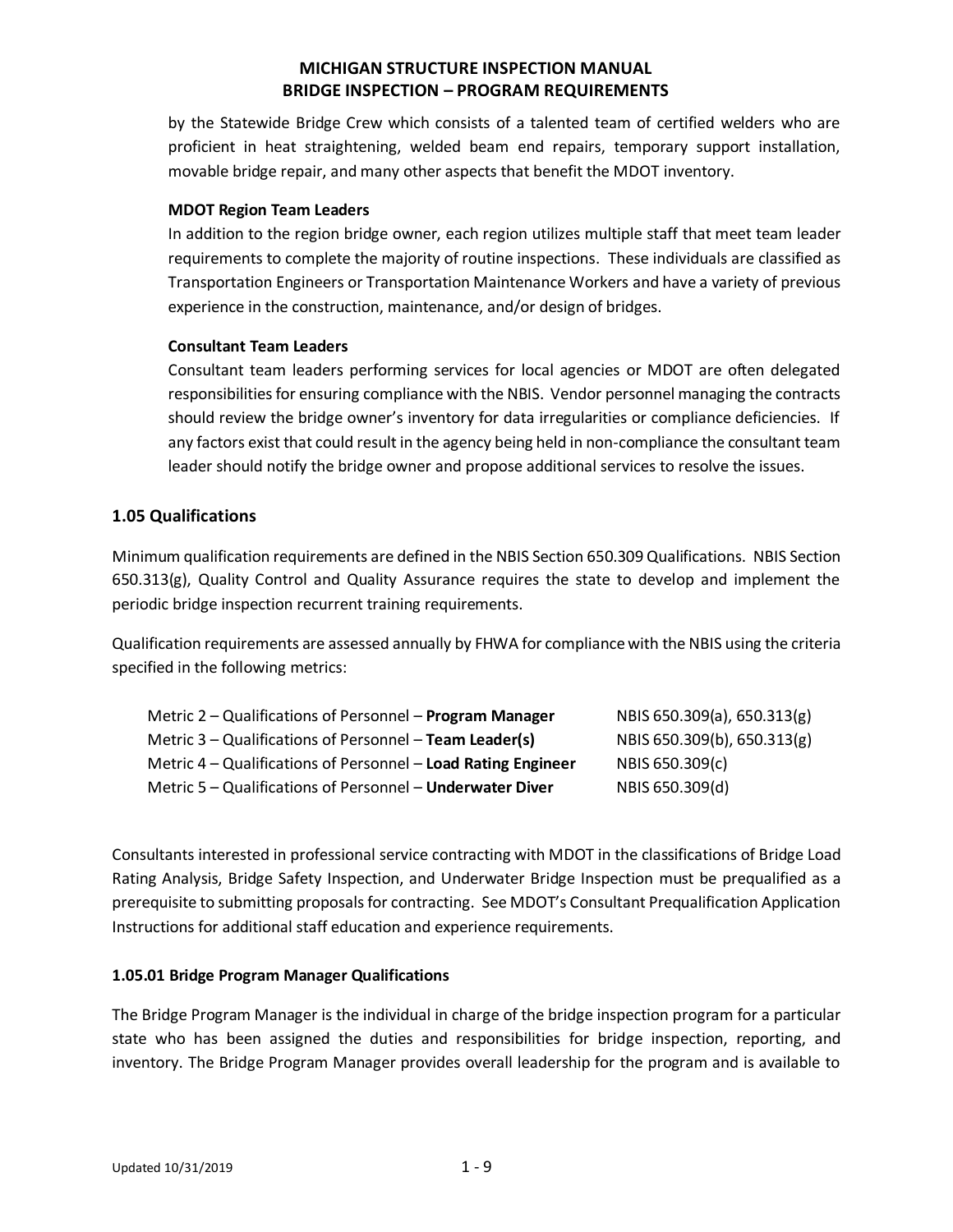the bridge owners, team leaders and engineering consultants to provide guidance. The qualification requirements of a Bridge Program Manager include all of the following:

- Be a registered professional engineer or have 10 years of bridge inspection experience;
- Successfully complete an FHWA-approved comprehensive bridge inspection training course;
- Has completed periodic bridge inspection refresher training according to state policy

## **1.05.02 Team Leader Qualifications**

Effective January 1, 2020, the requirements to become and maintain status as a team leader will be strengthened to improve the quality of the Michigan Bridge Inspection Program. The new requirements will affect every team leader performing initial, routine, element, in-depth, fracture critical, and underwater inspections on highway structures located on all public roads.

The improvements to the program will include modifications to the recurrent training requirements and the addition of a field proficiency exam administered by the Michigan Department of Transportation (MDOT). The number of required recurrent training hours will be reduced from 24 to 18; however, the applicable coursework will be limited to specific classes offered by the National Highway Institute (NHI). Each team leader must successfully pass the initial exam no later than December 31, 2020. Subsequent exams will be required every 24 months for each team leader.

### **Comprehensive Course**

An individual wanting to complete bridge safety inspections in accordance with the National Bridge Inspection Standards (NBIS) must complete a Federal Highway Administration (FHWA) approved comprehensive bridge inspection training course such as NHI-130055 Safety Inspection of In-Service Bridges. Licensed professional engineers may complete NHI-130056 Safety Inspection of In-Service Bridges for Professional Engineers.

## **Certification or Experience**

In addition to completing the comprehensive bridge inspection training course, individuals must meet one of the following:

- 1. Be a registered professional engineer;
- 2. Have (5) years of bridge inspection experience (Note this has to be documented);
- 3. Have all of the following:
	- a. Bachelor's degree in engineering, successfully passed the Engineering and Surveying Fundamentals of Engineering exam, and
	- b. (2) years of bridge inspection experience;
- 4. Be certified as a Level III or IV Bridge Safety Inspector under National Certification in Engineering Technologies (NICET);
- 5. Have all of the following:
	- a. Associate's degree in engineering or engineering technology and,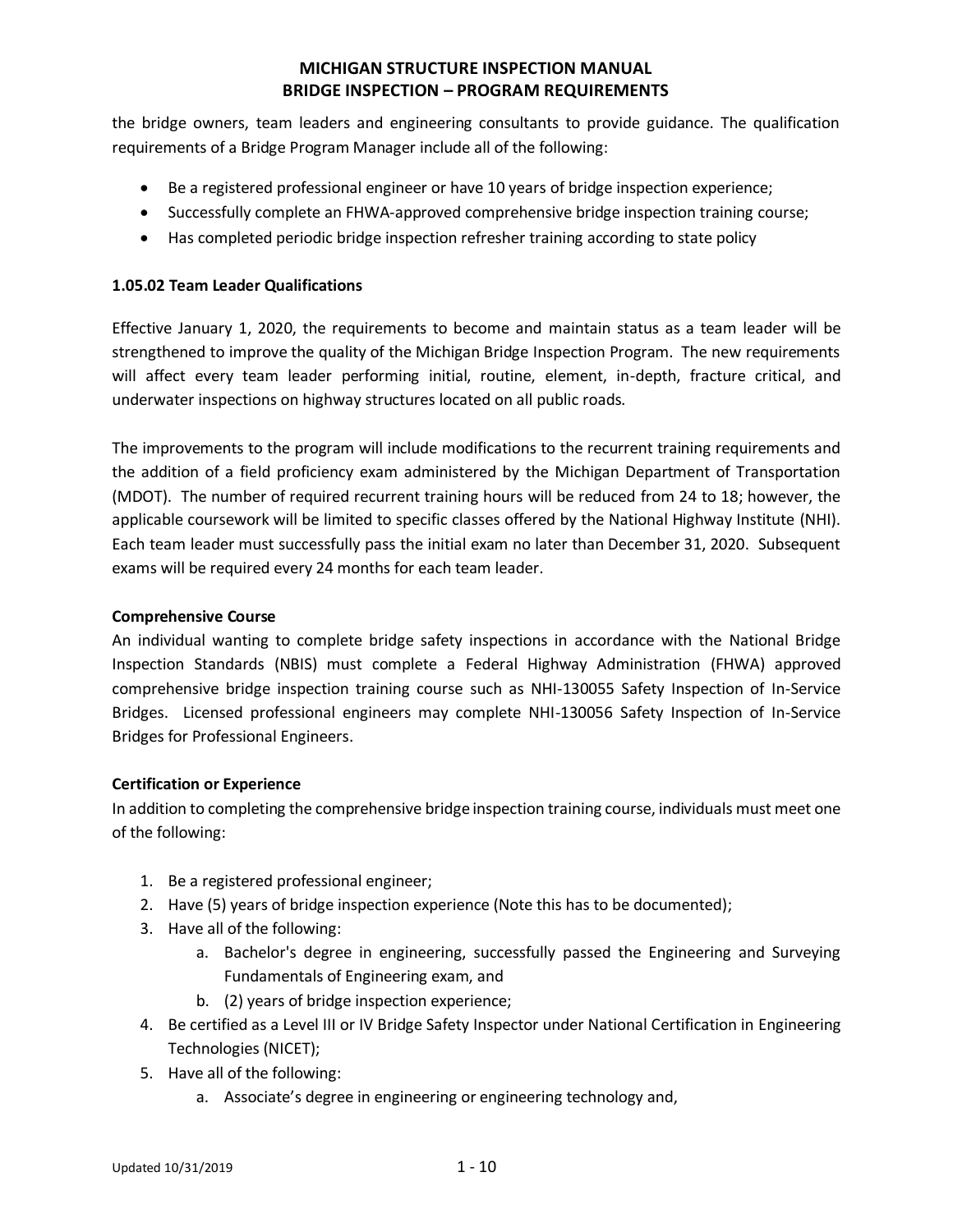## b. (4) years of bridge inspection experience

Bridge inspection experience is reviewed and evaluated by the MDOT Bridge Inspection Program Manager. Individuals must submit the [Team Leader Qualifications](https://www.michigan.gov/documents/mdot/Team_Leader_Qualifications_670131_7.pdf) form for approval to MDOT. Experience may be gained by assisting or participating in routine NBI inspections performed by a team leader or through technical experience in bridge design, bridge maintenance or bridge construction. One year of experience toward meeting the NBIS requirements may be granted for every:

- 100 routine NBI inspections performed with a team leader.
- 3 years technical experience in bridge design, bridge maintenance or bridge construction, where more than half of the tasks performed annually were directly related to bridges and culverts.

## **Field Proficiency Exam**

All team leaders are required to successfully pass the initial exam by December 31, 2020. Subsequent exams must be completed once every 24 months in order to maintain the ability to perform NBI inspections in Michigan. The exam requires two bridge inspections to be conducted in the field and includes questions tailored towards deficiencies identified during MDOT's annual quality assurance reviews.

On January 1, 2020, MDOT will post a list of bridges to be utilized for the field portion of the exam at [www.michigan.gov/bridgeinspectQTL.](https://www.michigan.gov/mdot/0,4616,7-151-87728_87844_87847_70812_70826_96150---,00.html) Every effort will be made to provide two structures in at least four of the seven MDOT regions to reduce travel time for inspectors. Blank reports, standardized spreadsheets, and a list of questions will be available online.

The individual taking the exam must perform a field inspection for two bridges from the list, provide accurate condition ratings for each item on the Bridge Safety Inspection Report (BSIR) with comments to support the condition coding, complete the element inspection, and answer a variety of inspection related questions. Completed exams must be emailed in a single PDF file t[o MDOT-MiBRIDGE-](mailto:MDOT-MiBRIDGE-Admin@michigan.gov)[Admin@michigan.gov.](mailto:MDOT-MiBRIDGE-Admin@michigan.gov)

| Category                                                                        | Percentage of<br><b>Overall Exam</b> |
|---------------------------------------------------------------------------------|--------------------------------------|
| Deck condition coding (SI&A Item 58) and supporting comments                    | 20%                                  |
| Superstructure condition coding (SI&A Item 59) and supporting comments          | 20%                                  |
| Substructure (SI&A Item 60) and supporting comments                             | 20%                                  |
| All other BSIR condition coding and supporting comments                         | 10%                                  |
| Element inspection quantities and condition states                              | 10%                                  |
| Supplemental inspection questions regarding National or Michigan program policy | 20%                                  |

The exam will be evaluated according to the following breakdown:

Failure to submit the necessary documentation and achieve a score of at least 80% will result in the restriction of MiBRIDGE user rights and the inability to enter inspection reports until the exam is successfully passed. Time extensions for completing the exam will not be granted due to inclement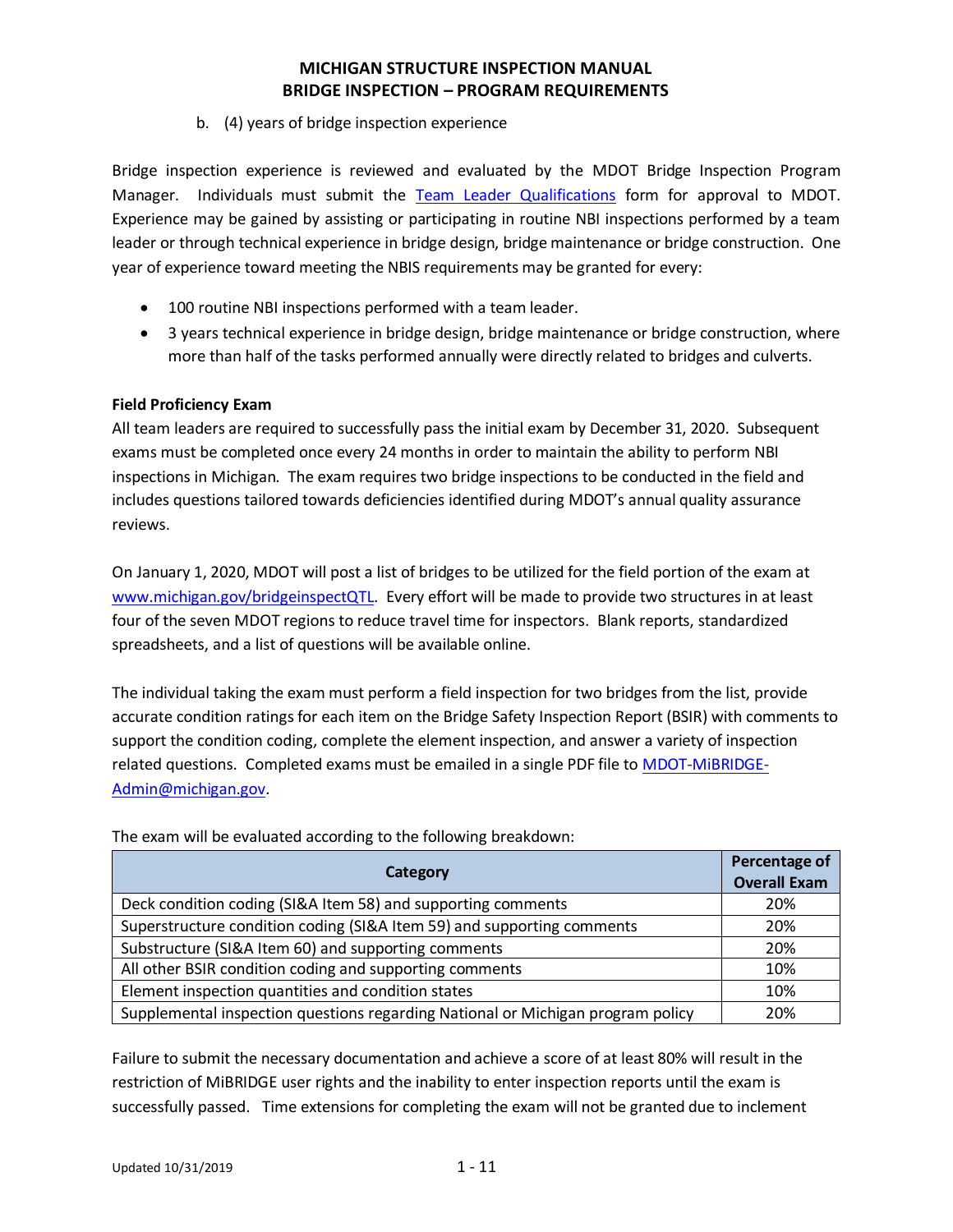weather, workload, or equipment failure. Inspectors are encouraged to plan ahead to ensure that their team leader status does not lapse.

The MDOT Bridge Inspection Program Manager will evaluate each submitted exam and assign an overall score within 30 days of receiving the document. Team leaders will be notified by email whether they received a pass or fail score for the exam. When a team leader receives a failing score, the exam may be retaken using two new structures. If a team leader fails two consecutive exams, a meeting will be held to discuss the deficiencies noted and develop a corrective action plan.

## **Recurrent Training**

Team leaders must complete 18 hours of approved bridge inspection recurrent training over a 60-month period. The NHI courses listed in the table below are the only means approved to satisfy recurrent training requirements:

| <b>NHI Classes - Instructor Led (ILT)</b> |                                                                     |                     |
|-------------------------------------------|---------------------------------------------------------------------|---------------------|
| <b>NHI Class</b>                          | <b>Title</b>                                                        | <b>Credit (hrs)</b> |
| 130055                                    | Safety Inspection of In-Service Bridges                             | 67                  |
| 130056                                    | Safety Inspection of In-Service Bridges for Professional Engineers  | 34                  |
| 130053                                    | <b>Bridge Inspection Refresher</b>                                  | 18                  |
| 130078                                    | Fracture Critical Inspection Techniques for Steel Bridges           | 28                  |
| 130091                                    | Underwater Bridge Inspection                                        | 24                  |
| 130110                                    | <b>Tunnel Inspection</b>                                            | 32                  |
| 135046                                    | Stream Stability & Scour at Highway Bridges                         | 20                  |
| 135047                                    | Stream Stability and Scour at Highway Bridges for Bridge Inspectors | 6                   |
| 135048                                    | Countermeasure Design for Bridge Scour and Stream Instability       | 15                  |

NHI courses approved for recurrent training are hosted by MDOT and the American Council of Engineering Companies of Michigan (ACEC). Contact MDOT's statewide training coordinator or ACEC of Michigan to verify which courses are being offered each year. Team leaders may explore course offerings in other states to fulfill their recurrent training requirement.

## **Team Leader Status Lapse**

A team leader will be allowed a grace period of 6 months from when their qualifications have expired to complete the necessary team leader training requirements. Structures inspected during the grace period must have 50% of the file reports reviewed and 25% of the field conditions verified. The file and field reviews must be completed by an independent team leader. It is the team leader's responsibility to keep documentation on file showing the completion of the additional quality control activities during this grace period.

Team leaders must provide documentation to the bridge owner showing that they meet team leader requirements prior to performing NBI bridge safety inspections. To ensure these individuals meet the